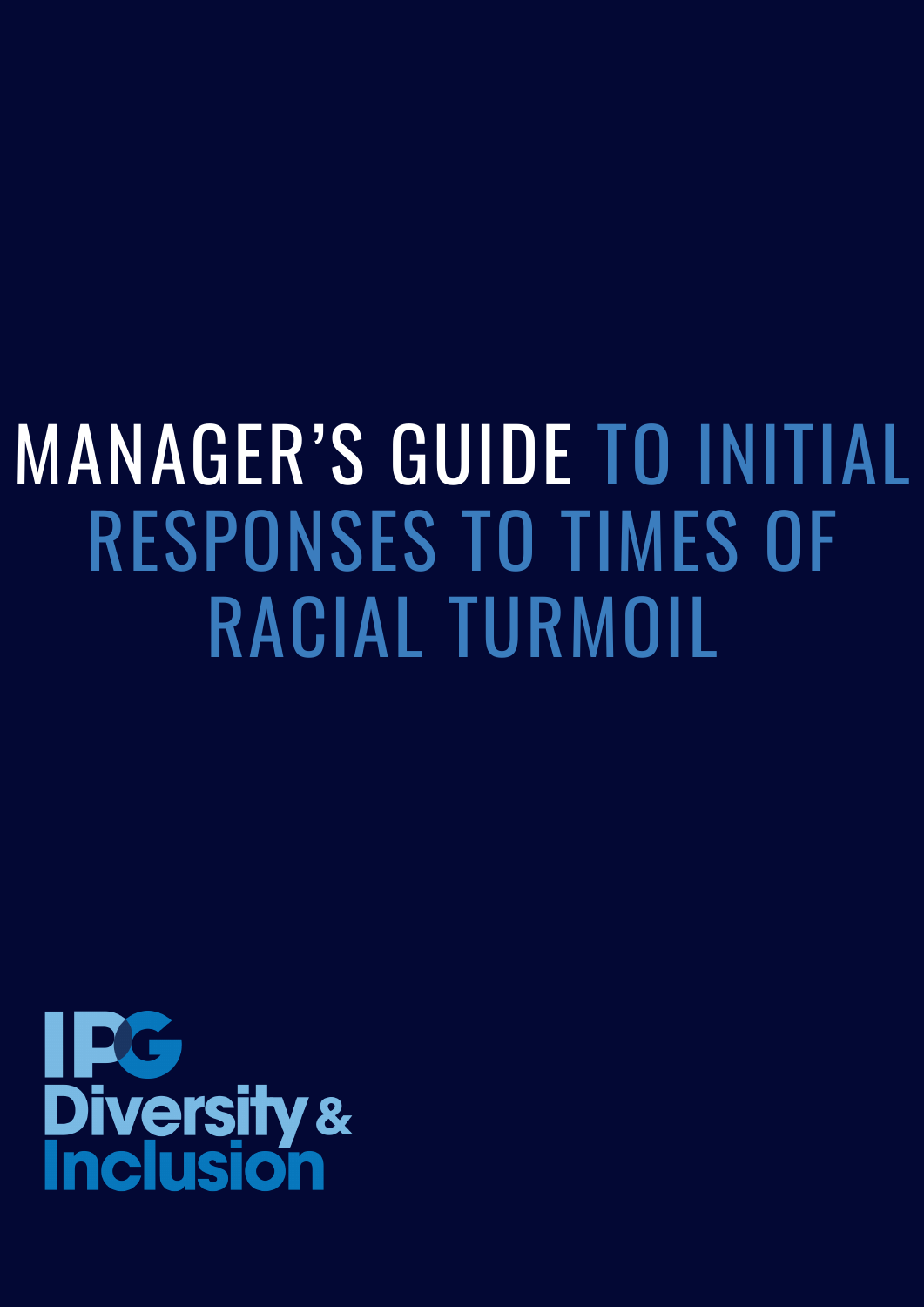# Suggested Goals for Manager Communications and Leadership

- Support the well-being of your team and their mental and psychological health
- Foster a team identity despite any differences in experiences, worldviews, education and comfort
- Ensure work is organized to allow for mental and physical health needs of affected employees
- Role-model compassion, empathy and vulnerability

## Framework for Responsiveness

- Assume people have different comfort levels, experiences and beliefs and that everyone may be in a different place
- Acknowledge what is happening with some explanations around why it's important for the team
- Eliminate the emotional and time-intensive labor of education and explanations from employees
- Meet people where they are and make room for flexibility on day-to-day operations

## Explain and Acknowledge What Is Happening

Do not assume all of your people and colleagues are in the same place or in agreement on issues. There are cultural and education gaps that make it difficult for some people to process and accept the extent to which Black and Brown employees – and their allies -- are affected personally. It might help to frame what is happening in terms of well-being and personal identification with the issues that have made this time one of tremendous grief and anger for communities. Further, for some people, policing and the protests are a political issue and they disagree with the idea that politics belong at work.

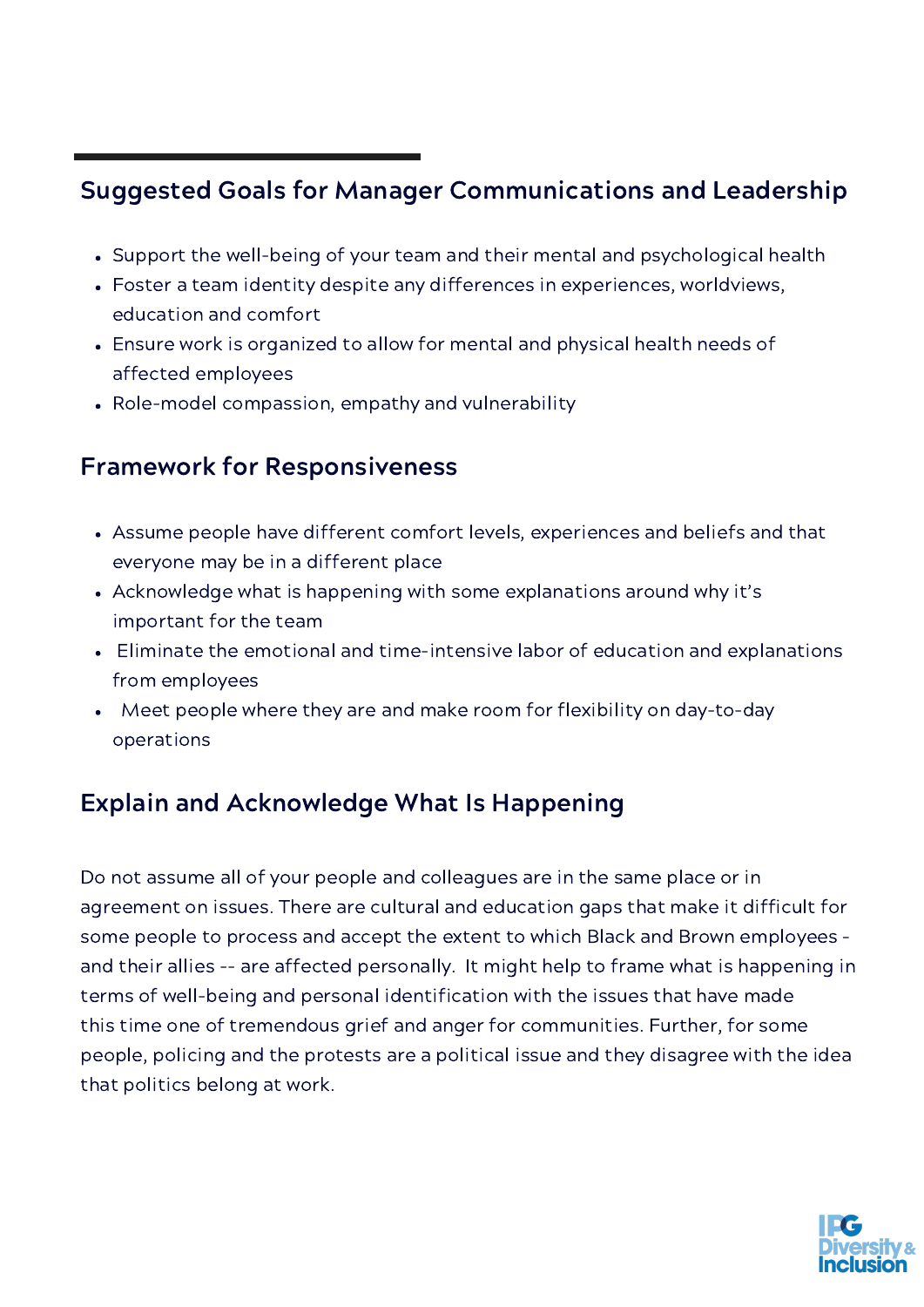## Address your entire team even if you do not think anyone on your team belongs to a community that has been directly affected by Covid-19 or policing disparities. Teams are part of wider organizations and people often work on multiple teams that are internal, or may involve clients and community partnerships, so the value of addressing the times is universal.

Whether you address it during your next team meeting or through an email, acknowledge the impact that historical experiences of racial inequities on people we know or might work with are causing significant grief and trauma. Also, acknowledge that not everyone might be able to identify with this, or agree, but it is important to honor and support those who do.

Accept that not everyone, including yourself, may be ready to share or connect publicly. Make space to support anyone who would like to connect and commit to holding a safe space for them to share and lean as needed. Let your team members take the lead on how they want to connect further.

Less is sometimes more and sweet and simple is the best way to go.

#### Things you can say:

"I want to acknowledge what is happening in our country, and in our community, and that our colleagues on the team, within the agency, at our clients may be experiencing tremendous grief and stress because of the historical role of racial disparities.

- For some people seeing recent videos including how George Floyd was killed are like a death in their families, and a reminder of long-standing issues of racism in society."
- "I would like us to hold together as a team, and to be sure that we all have what we need – including privacy and the freedom to talk or not to talk."
- "Please recognize that these times are difficult for many of us, on top of our new work realities, so don't discount the value of additional help and managing your mental health. Remember we have confidential and free counseling help for you and your family members through \_\_\_\_\_\_

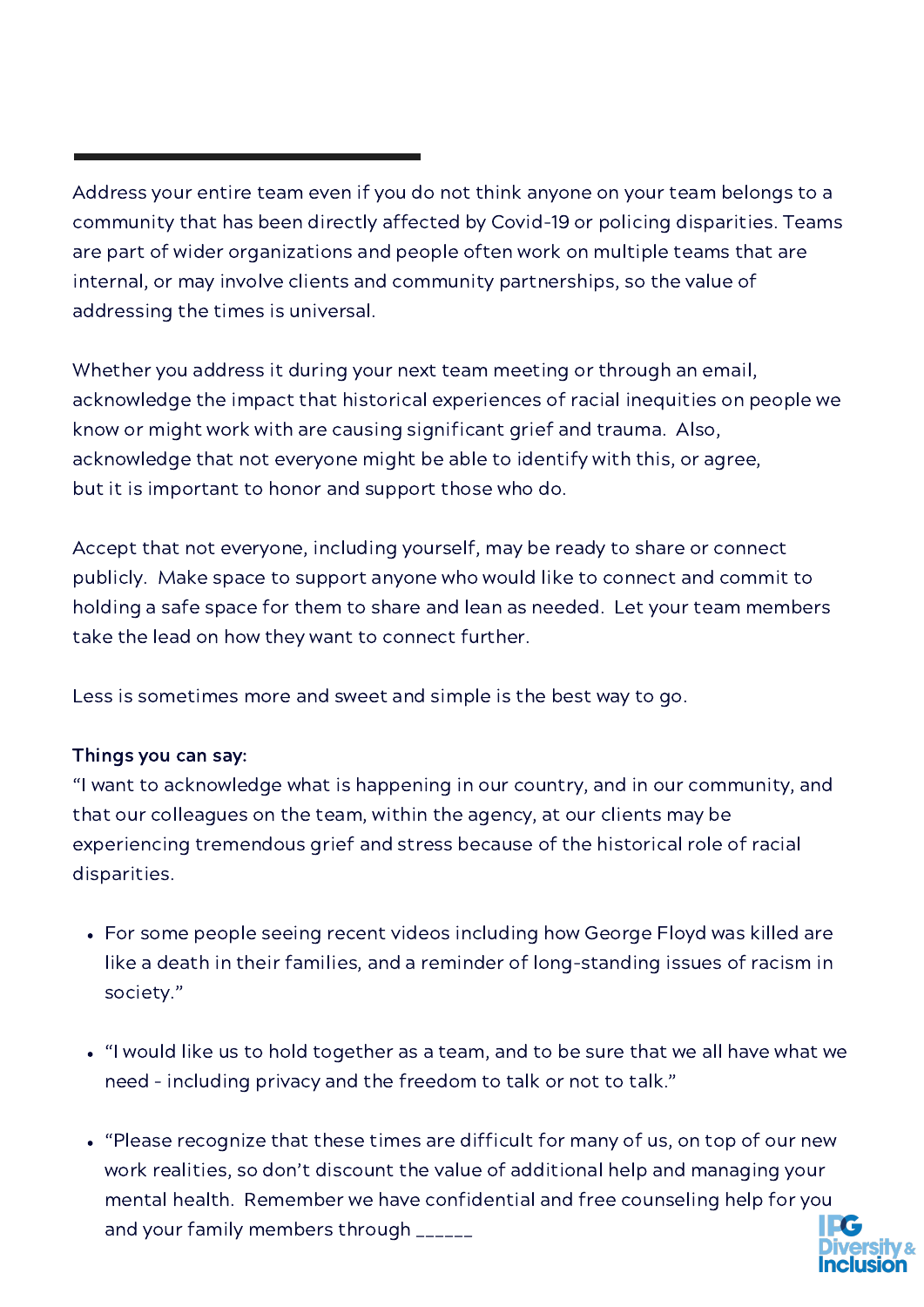- "I am holding space for anyone who wants to share or connect…"
- "I understand if you need some time to process…"
- "Would it be helpful if we moved some deadlines…?"
- "Is there anything I can expedite for you…?"
- "Would it be helpful if I followed up on (\_\_\_\_\_) for you…"
- "This is just the beginning and we will worth through this together."

Eliminate the emotional and time-intensive burden of explanations and education Be mindful of not placing the burden of educational and emotional labor about the issues on people of color. Share an article you have read, or add the link to IPG's website [https://www.inclusiveatwork.com/racialequitycenter.](https://www.inclusiveatwork.com/racialequitycenter)

Seize the moment and encourage the team to participate in webinars, virtual meetings, etc..

If you are struggling to find the rights words, you can amplify statements by senior leaders and clients, or a quote from an article that really struck you.

Invite your team to share resources theyhave found to be helpful and maintain an open exchange about ways to better support one each other.

#### Things you can say:

"I echo the sentiments of…"

"It's unfair to place the burden of learning or making us feel better on people of color so I'm sharing some resources that I have found to be helpful:"

"I am having my own moments of upset/grief/anger/uncertainty/discomfort and I understand everyone might be experiencing things differently too."

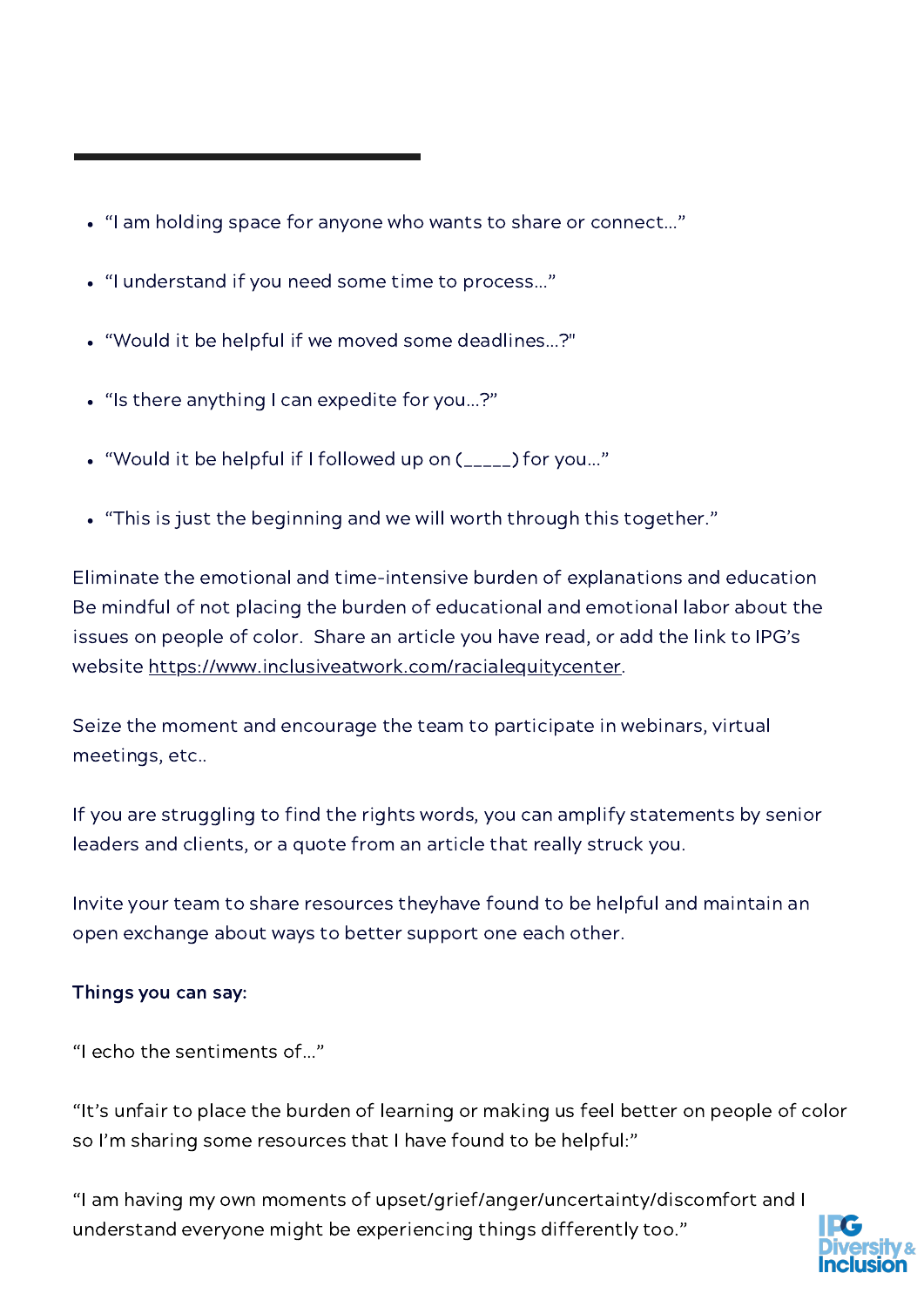### Meet People Where They Are and Make Room for Flexibility in Day-to-Day **Operations**

- Give people space to do meetings off camera
- Postpone high-risk conversations like performance conversations and one-onones
- Make it ok for the team to help each other out if needed
- Role-model by practicing your own down-time, participating in sessions and doing readings, and sharing what you've learned
- Thank your team members for their continued contributions and remind them that they are not alone.

#### Additional Reading:

[https://hbr.org/2020/05/how-u-s-companies-can-support-employees-of-color](https://hbr.org/2020/05/how-u-s-companies-can-support-employees-of-color-through-the-pandemic)through-the-pandemic

[https://www.latimes.com/opinion/story/2020-05-30/dont-understand-the-protests](https://www.latimes.com/opinion/story/2020-05-30/dont-understand-the-protests-what-youre-seeing-is-people-pushed-to-the-edge)what-youre-seeing-is-people-pushed-to-the-edge

[https://www.talentinnovation.org/\\_private/CTI\\_EducateTeamsOnRacism.pdf](https://www.talentinnovation.org/_private/CTI_EducateTeamsOnRacism.pdf)

[https://www.vox.com/2020/6/2/21278123/being-an-ally-racism-george-floyd-protests](https://www.vox.com/2020/6/2/21278123/being-an-ally-racism-george-floyd-protests-white-people)white-people